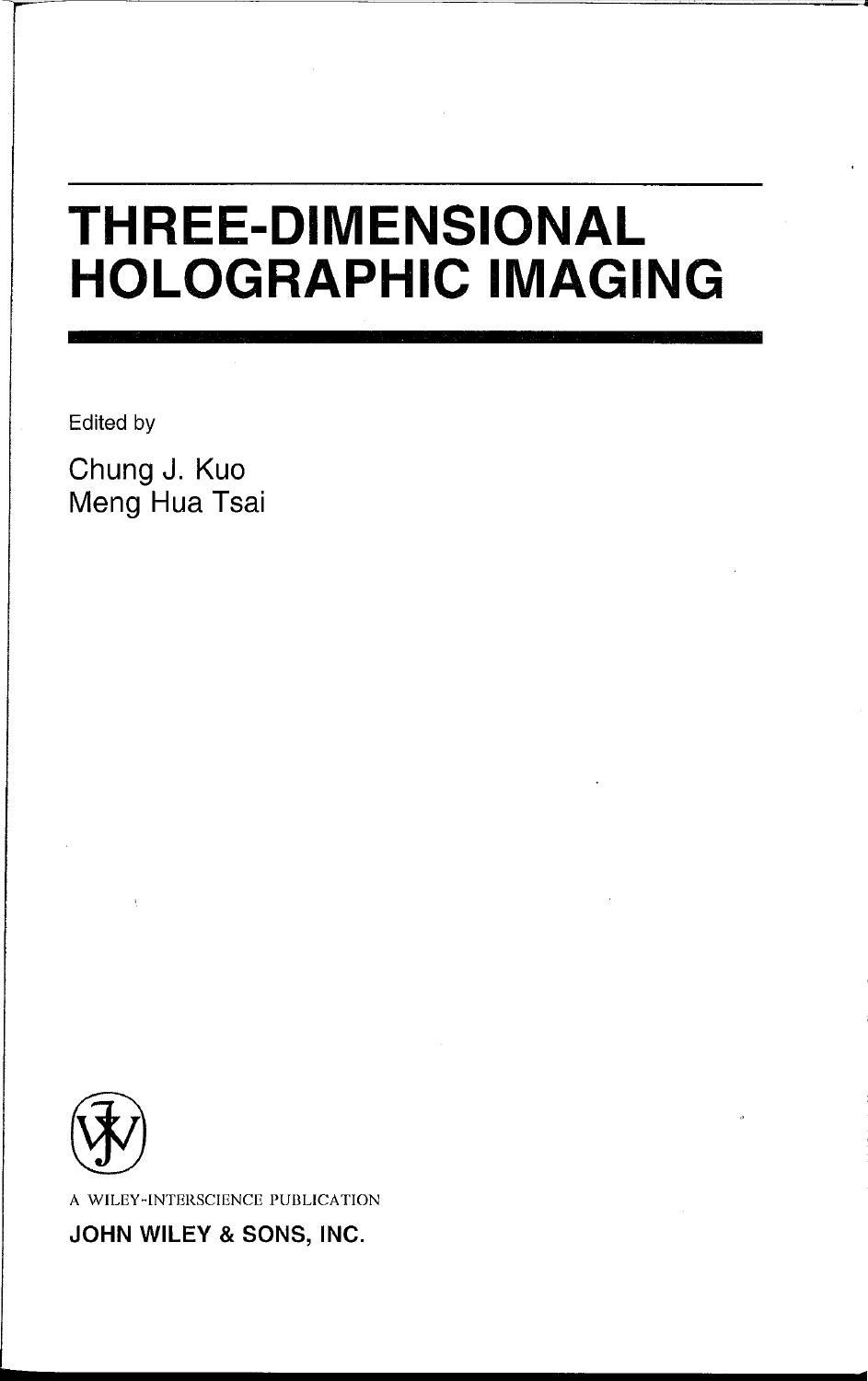This book is printed on acid-free paper. @

Copyright © 2002 by John Wiley & Sons, Inc., New York. All rights reserved.

Published simultaneously in Canada.

No part of this publication may be reproduced, stored in a retrieval system or transmitted in any form or by any means, electronic, mechanical, photocopying, recording, scanning or otherwise, except as permitted under Sections 107 or 108 of the 1976 United States Copyright Act, without either the prior written permission of the Publisher, or authorization through payment of the appropriate per-copy fee to the Copyright Clearance Center, 222 Rosewood Drive, Danvers, MA 01923, (978) 750-8400, fax (978) 750-4744. Requests to the Publisher for permission should be addressed to the Permissions Department, John Wiley & Sons, Inc., 605 Third Avenue, New York, NY 10158-0012, (212) 850-6011, fax (212) 850-6008, E-Mail: PERMREQ@WILEY.COM.

For ordering and customer service, call 1-800-CALL-WILEY

## *Library of Congress Cataloging-in-Publication Data:*

Three-dimensional holographic imaging / edited by Chung J. Kuo, Meng Hua Tsai.

p. cm.-- (Wiley series in lasers and applications)

Includes bibliographical references and index.

ISBN 0-471-35894-0 (cloth: alk. paper)

1. Holography. 2. Three-dimensional imaging. 1. Kuo, Chung J., 1960-II. Tsai, Meng Hua, 1969-III. Series.

TA1540.T452002 621.36'75--dc21

2001045392

ا ك

Printed in the United States of America.

10 9 8 7 6 5 4 3 2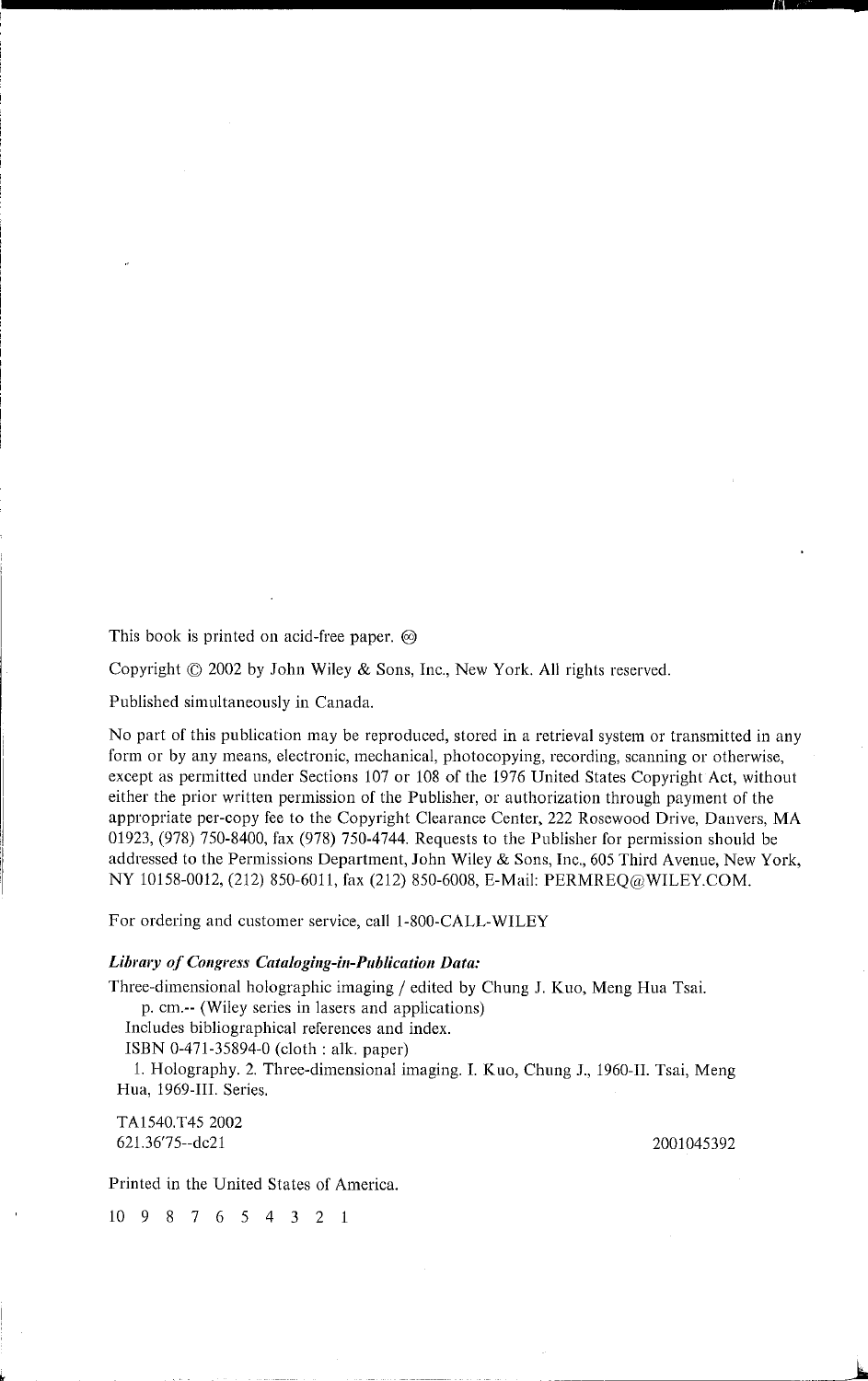## **CONTENTS**

| Preface |                                                                                                                                                                                                                                                                                                                         |                                                    |
|---------|-------------------------------------------------------------------------------------------------------------------------------------------------------------------------------------------------------------------------------------------------------------------------------------------------------------------------|----------------------------------------------------|
|         | 1. Introduction<br>Meng Hua Tsai and Chung J. Kuo                                                                                                                                                                                                                                                                       | 1                                                  |
|         | 2. Holograms of Real and Virtual Point Trajectories<br>H. John Caulfield and Joseph Shamir                                                                                                                                                                                                                              | 5                                                  |
|         | 2.1. Introduction<br>2.2. Early Work<br>2.2.1. Brightness Problem                                                                                                                                                                                                                                                       | 5<br>6<br>6                                        |
|         | 2.2.2. Longitudinal Motion Problem<br>2.3. Mathematical Analysis                                                                                                                                                                                                                                                        | $\overline{7}$<br>8                                |
|         | 2.3.1. Longitudinal Translation with Constant Velocity<br>2.3.2. Longitudinal Vibration<br>2.3.3. Transverse Motion with Constant Velocity<br>2.3.4. Circular Motion in a Transverse Plane<br>2.4. Analogies to Coded Aperture Imaging<br>2.5. Synthetic Recording<br>2.6. Discussion<br>2.7. Conclusions<br>References | 10<br>11<br>12<br>13<br>14<br>15<br>16<br>17<br>17 |
|         | 3. Self-Stabilized Real-Time Holographic Recording<br>Lucila Cescato and Jaime Frejlich                                                                                                                                                                                                                                 | 21                                                 |
|         | 3.1. Introduction<br>3.2. Fringe Stabilization System<br>3.2.1. Holographic Setup<br>3.2.2. Wave Mixing<br>3.2.3. Synchronous Detection<br>3.2.4. Feedback Optoelectronic Loop and Fringe Stabilization<br>3.2.5. Simultaneous Stabilization and Monitoring                                                             | 21<br>.23<br>23<br>24<br>26<br>27<br>32            |

**ix**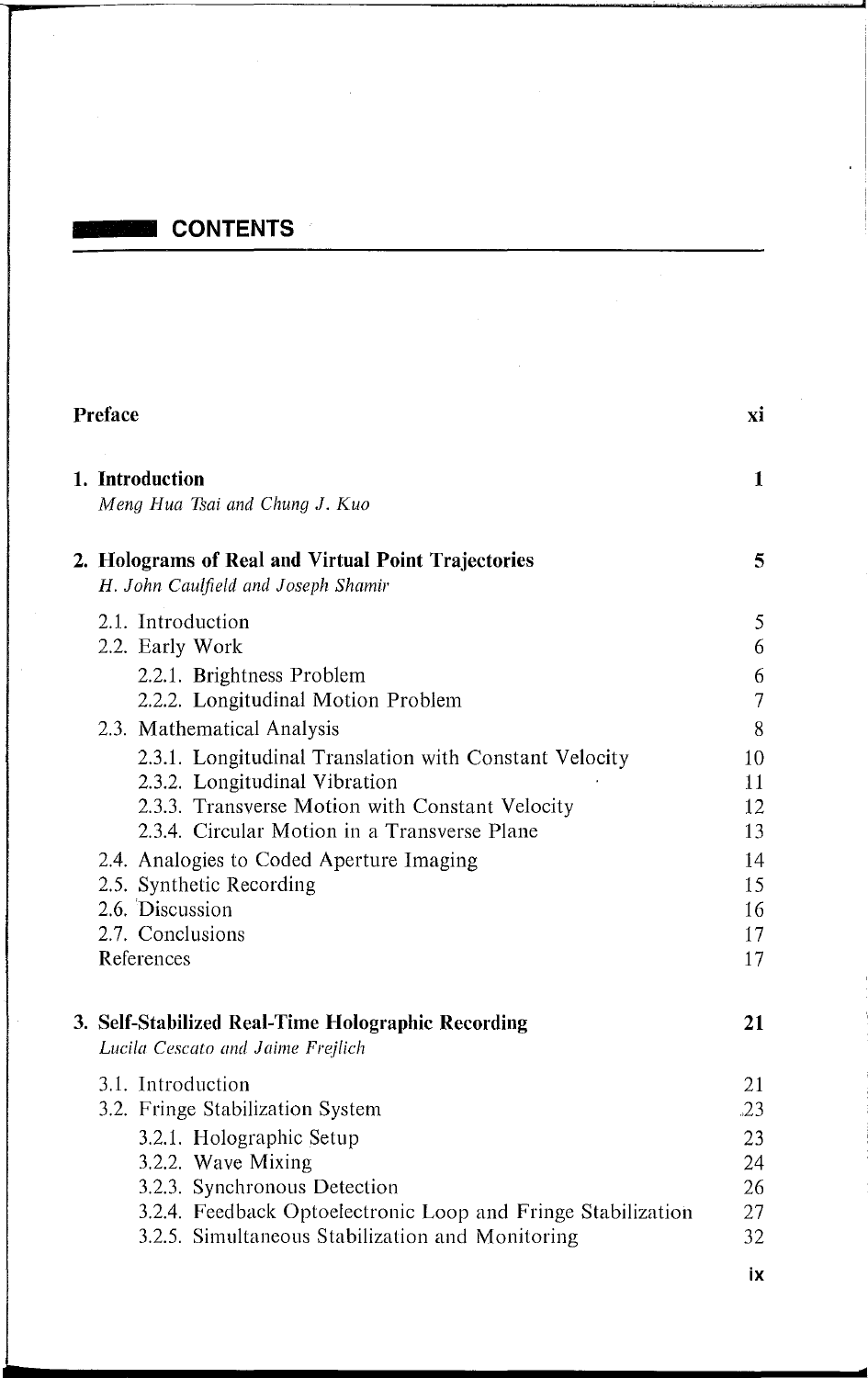| 3.3. Applications                                                                      | 33       |
|----------------------------------------------------------------------------------------|----------|
| 3.3.1. Self-Stabilized Holographic Recording in Photoresist                            |          |
| Films                                                                                  | 33       |
| 3.3.2. Self-Stabilized Photoelectrochemical Etching of                                 |          |
| $n$ -InP(100) Substrates                                                               | 35       |
| 3.3.3. Self-Stabilized Holographic Recording in                                        |          |
| Photorefractive Crystals                                                               | 40       |
| References                                                                             | 46       |
| 4. Optical Scanning Holography: Principles and Applications                            | 49       |
| Ting-Chung Poon                                                                        |          |
| 4.1. Introduction                                                                      | 49<br>ţ. |
| 4.2. Optical Heterodyne Scanning Technique                                             | 49       |
| 4.3. Scanning Holography<br>4.4. Three-Dimensional Holographic Fluorescence Microscopy | 52       |
| 4.5. Three-Dimensional Image Recognition                                               | 56<br>63 |
| 4.6. Preprocessing of Holographic Information                                          | 65       |
| 4.7. Conclusion Remarks                                                                | 68       |
| References                                                                             | 73       |
|                                                                                        |          |
| 5. Tangible, Dynamic Holographic Images                                                | 77       |
| Wendy Plesniak, Ravikanth Pappu, and Stephen Benton                                    |          |
| 5.1. Introduction                                                                      | 78       |
| 5.2. Context                                                                           | 79       |
| 5.3. Haptics and Holographic Video                                                     | 80       |
| 5.4. Holographic Video System Architecture                                             | 82       |
| 5.4.1. Optical Pipeline                                                                | 83       |
| 5.4.2. Computational Pipeline                                                          | 83       |
| 5.5. Holo-Haptic Lathe Implementation                                                  | 86       |
| 5.5.1. System Overview                                                                 | 86       |
| 5.5.2. Haptic Modeling and Display                                                     | 88       |
| 5.5.3. Precomputed Holograms and Limited Interaction                                   | 89       |
| 5.6. Results                                                                           | 90       |
| 5.7. Modality Discrepancies and Cue Conflicts                                          | 92       |
| 5.7.1. Spatial Misregistration                                                         | 92       |
| 5.7.2. Occlusion Violations                                                            | 93       |
| 5.7.3. Volume Violations                                                               | 94       |
| 5.7.4. Visual-Haptic Surface Property Mismatch                                         | 94       |
| 5.8. Implications for Mixed-Reality Design                                             | 95       |
| 5.9. Conclusions                                                                       | 96       |
| References                                                                             | 97       |

1-, -

.. J....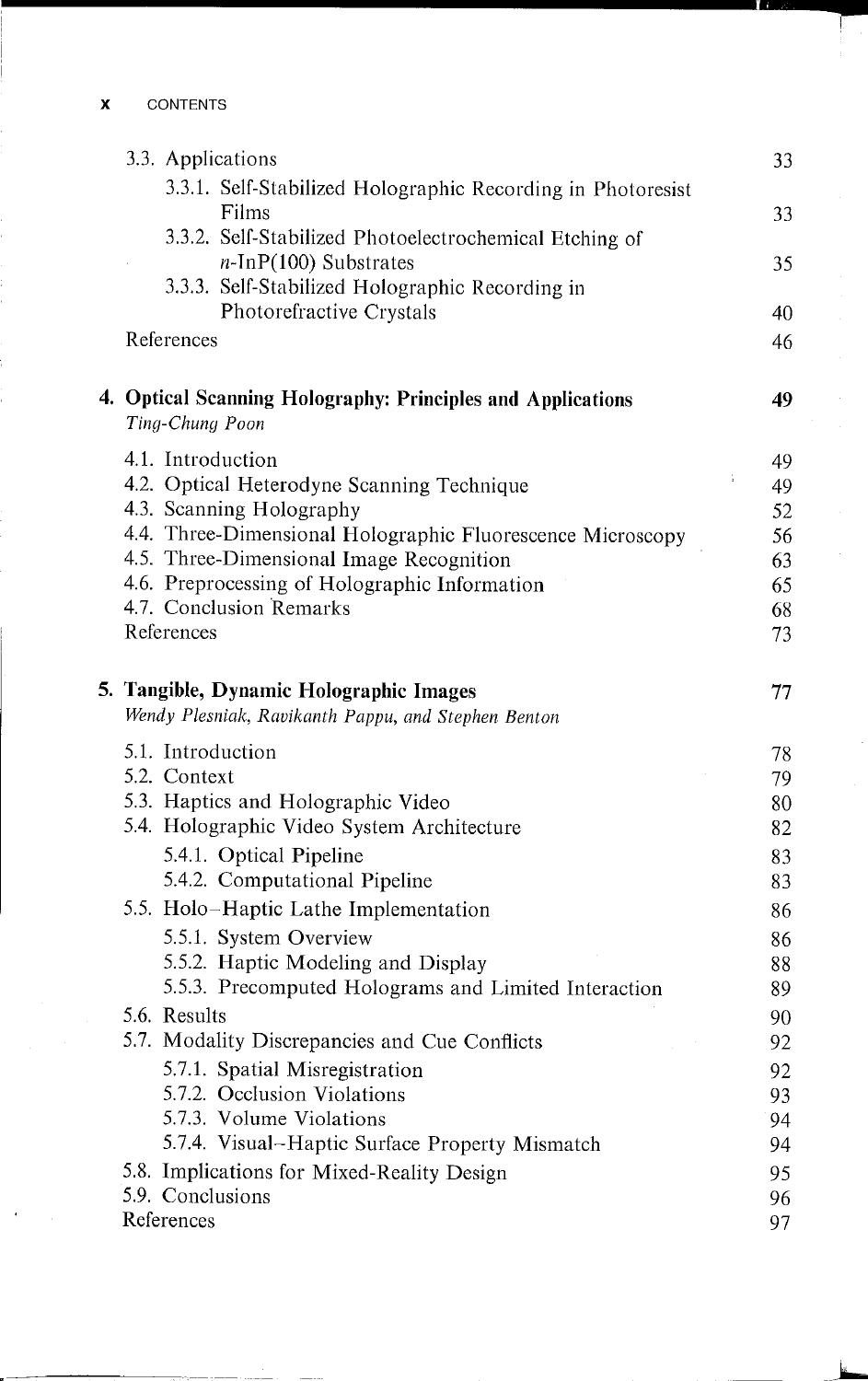CONTRIBUTORS **xi** 

|  | 6. Preliminary Studies on Compressing Interference Patterns<br>in Electronic Holography                                                                                                                           | 99         |
|--|-------------------------------------------------------------------------------------------------------------------------------------------------------------------------------------------------------------------|------------|
|  | Hsuan T. Chang                                                                                                                                                                                                    |            |
|  | 6.1. Introduction                                                                                                                                                                                                 | 99         |
|  | 6.2. Characteristic of Interference Pattern<br>6.3. Electronic Holography                                                                                                                                         | 100<br>103 |
|  | 6.3.1. A Novel Architecture                                                                                                                                                                                       | 103        |
|  |                                                                                                                                                                                                                   | 106        |
|  | 6.4. Sampling and Quantization                                                                                                                                                                                    | 107        |
|  | 6.4.1. Uniform Quantization<br>6.4.2. Nonuniform Quantization                                                                                                                                                     | 107        |
|  | 6.5. Compression of Interference Pattern                                                                                                                                                                          | 110        |
|  | 6.5.1. Downsizing                                                                                                                                                                                                 | 111        |
|  | 6.5.2. Subsampling                                                                                                                                                                                                | 111        |
|  | 6.5.3. JPEG-Based Coding Technique                                                                                                                                                                                | 112        |
|  | 6.6. Summary                                                                                                                                                                                                      | 114        |
|  | References                                                                                                                                                                                                        | 115        |
|  | 7. Holographic Laser Radar<br>Bradley W. Schilling                                                                                                                                                                | 119        |
|  | 7.1. Introduction                                                                                                                                                                                                 | 119        |
|  | 7.2. Background and Theory                                                                                                                                                                                        | 120        |
|  | 7.2.1. Holographic Recording                                                                                                                                                                                      | 120        |
|  | 7.2.2. Point Spread Function                                                                                                                                                                                      | 121        |
|  | 7.2.3. Image Reconstruction                                                                                                                                                                                       | 122        |
|  | 7.3. Experimental Breadboard for Holographic Laser Radar                                                                                                                                                          | 123        |
|  | 7.4. Experimental Results                                                                                                                                                                                         | 125        |
|  | 7.5. Advanced Numerical Techniques for Holographic Data                                                                                                                                                           | 134        |
|  | Analysis<br>7.6. Conclusions                                                                                                                                                                                      | 138        |
|  | References                                                                                                                                                                                                        | 138        |
|  | 8. Photoelectronic Principles, Components, and Applications<br>Oscal T.-C. Chen, Wei-Jean Liu, Robin Sheen, Jen-Shang Hwang,<br>Far-Wen Jih, Ping-Kuo Weng, Li-Kuo Dai, Shiang-Feng Tang,<br>and Kaung-Hsin Huang | 139        |
|  | 8.1. Light-Receiving Components                                                                                                                                                                                   | 140        |
|  | 8.1.1. Principles of Photodiodes                                                                                                                                                                                  | 140        |
|  | 8.1.2. Types of Photodiodes                                                                                                                                                                                       | 141        |
|  | 8.2. Light-Emitting Components                                                                                                                                                                                    | 144        |
|  | 8.2.1. Principles                                                                                                                                                                                                 | 144        |

l,